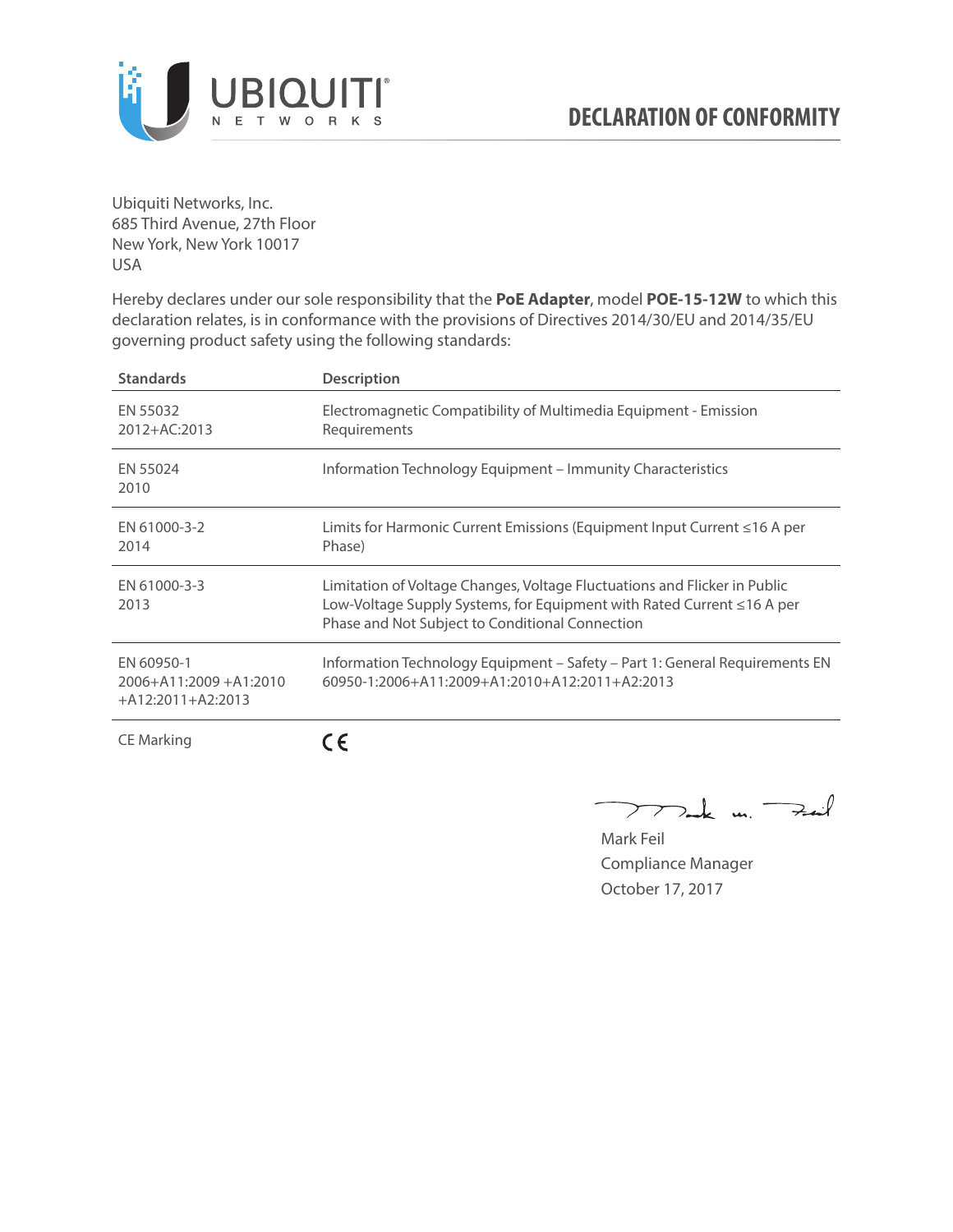

# **български** [Bulgarian]

С настоящото UBIQUITI NETWORKS декларира, че това устройство POE-15-12W е в съответствие със съществените изисквания и други приложими разпоредби на Директиви 2014/30/ЕС, 2014/35/ЕС.

# **Hrvatski** [Croatian]

UBIQUITI NETWORKS ovim putem izjavljuje da je ovaj uređaj POE-15-12W sukladan osnovnim zahtjevima i ostalim bitnim odredbama Direktiva 2014/30/EU, 2014/35/EU.

# **Čeština** [Czech]

UBIQUITI NETWORKS tímto prohlašuje, že toto POE-15-12W zařízení, je ve shodě se základními požadavky a dalšími příslušnými ustanoveními směrnic 2014/30/EU, 2014/35/EU.

## **Dansk** [Danish]

Hermed, UBIQUITI NETWORKS, erklærer at denne POE-15-12W enhed, er i overensstemmelse med de væsentlige krav og øvrige relevante krav i direktiver 2014/30/EU, 2014/35/EU.

## **Nederlands** [Dutch]

Hierbij verklaart UBIQUITI NETWORKS, dat deze POE-15-12W apparaat, in overeenstemming is met de essentiële eisen en de andere relevante bepalingen van richtlijnen 2014/30/EU, 2014/35/EU.

## **English**

Hereby, UBIQUITI NETWORKS, declares that this POE-15-12W device, is in compliance with the essential requirements and other relevant provisions of Directives 2014/30/EU, 2014/35/EU.

# **Eesti keel** [Estonian]

Käesolevaga UBIQUITI NETWORKS kinnitab, et antud POE-15-12W seade, on vastavus olulistele nõuetele ja teistele asjakohastele sätetele direktiivide 2014/30/EL, 2014/35/EL.

### **Suomi** [Finnish]

Täten UBIQUITI NETWORKS vakuuttaa, että tämä POE-15-12W laite, on yhdenmukainen olennaisten vaatimusten ja muiden sitä koskevien direktiivien 2014/30/EU, 2014/35/EU.

# **Français** [French]

Par la présente UBIQUITI NETWORKS déclare que l'appareil POE-15-12W, est conforme aux exigences essentielles et aux autres dispositions pertinentes des directives 2014/30/UE, 2014/35/UE.

### **Deutsch** [German]

Hiermit erklärt UBIQUITI NETWORKS, dass sich dieses POE-15-12W Gerät, in Übereinstimmung mit den grundlegenden Anforderungen und den anderen relevanten Vorschriften der Richtlinien 2014/30/EU, 2014/35/EU befindet.

### **Ελληνικά** [Greek]

Δια του παρόντος, UBIQUITI NETWORKS, δηλώνει ότι αυτή η συσκευή POE-15-12W, είναι σε συμμόρφωση με τις βασικές απαιτήσεις και τις λοιπές σχετικές διατάξεις των οδηγιών 2014/30/EE, 2014/35/EE.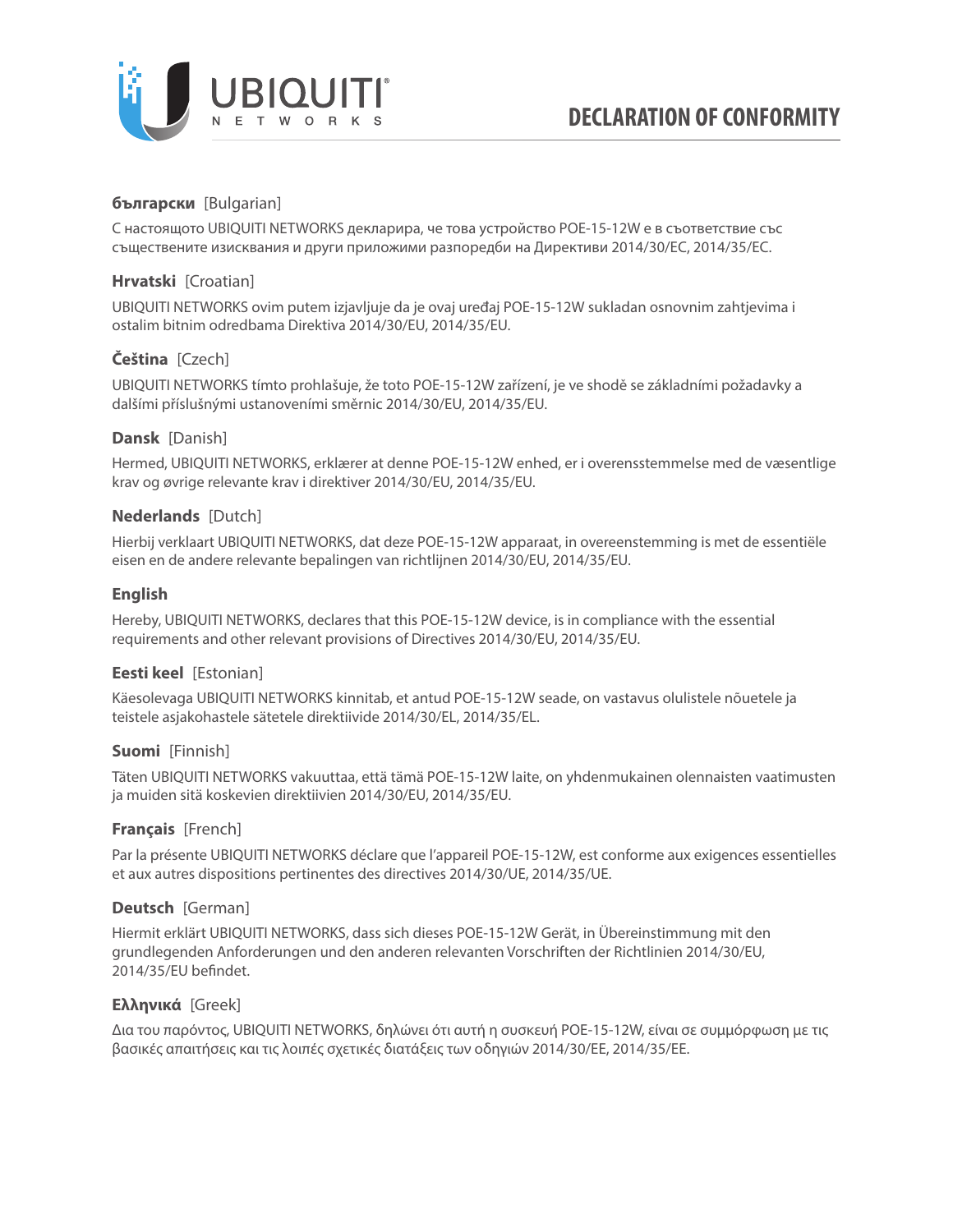

# **Magyar** [Hungarian]

Ezennel UBIQUITI NETWORKS kijelenti, hogy ez a POE-15-12W készülék megfelel az alapvető követelményeknek és más vonatkozó 2014/30/EU, 2014/35/EU irányelvek rendelkezéseit.

# **Íslenska** [Icelandic]

Hér, UBIQUITI NETWORKS, því yfir að þetta POE-15-12W tæki er í samræmi við grunnkröfur og önnur viðeigandi ákvæði tilskipana 2014/30/ESB, 2014/35/ESB.

## **Italiano** [Italian]

Con la presente, UBIQUITI NETWORKS, dichiara che questo dispositivo POE-15-12W, è conforme ai requisiti essenziali ed alle altre disposizioni pertinenti delle direttive 2014/30/UE, 2014/35/UE.

## **Latvių kalba** [Latvian]

Ar šo, UBIQUITI NETWORKS, deklarē, ka POE-15-12W ierīce, ir saskaņā ar būtiskajām prasībām un citiem attiecīgiem noteikumiem Direktīvās 2014/30/ES, 2014/35/ES.

## **Lietuvių kalba** [Lithuanian]

UBIQUITI NETWORKS deklaruoja, kad šis POE-15-12W įrenginys atitinka esminius reikalavimus ir kitas 2014/30/ES, 2014/35/ES Direktyvų nuostatas.

## **Malti** [Maltese]

Hawnhekk, UBIQUITI NETWORKS, tiddikjara li dan il-mezz POE-15-12W huwa konformi mar-rekwiżiti essenzjali u dispożizzjonijiet rilevanti oħrajn ta 'Direttivi 2014/30/UE, 2014/35/UE.

### **Norsk** [Norwegian]

Herved UBIQUITI NETWORKS, erklærer at denne POE-15-12W enheten, er i samsvar med de grunnleggende kravene og andre relevante bestemmelser i direktivene 2014/30/EU, 2014/35/EU.

### **Polski** [Polish]

Niniejszym, Ubiquiti Networks, oświadcza, że urządzenie POE-15-12W, jest zgodny z zasadniczymi wymaganiami oraz pozostałymi stosownymi postanowieniami Dyrektyw 2014/30/UE, 2014/35/UE.

### **Português** [Portuguese]

UBIQUITI NETWORKS declara que este dispositivo POE-15-12W, está conforme com os requisitos essenciais e outras disposições das Directivas 2014/30/UE, 2014/35/UE.

### **Română** [Romanian]

Prin prezenta, UBIQUITI NETWORKS declară că acest dispozitiv POE-15-12W este în conformitate cu cerințele esențiale și alte prevederi relevante ale Directivelor 2014/30/UE, 2014/35/UE.

# **Slovenčina** [Slovak]

Týmto UBIQUITI NETWORKS, prehlasuje, že toto POE-15-12W zariadenie, je v súlade so základnými požiadavkami a ďalšími relevantnými ustanoveniami smernice 2014/30/EÚ, 2014/35/EÚ.

### **Slovenščina** [Slovenian]

Družba UBIQUITI NETWORKS izjavlja, da je naprava POE-15-12W v skladu z obveznimi zahtevami in drugimi ustreznimi določbami direktiv 2014/30/EU in 2014/35/EU.